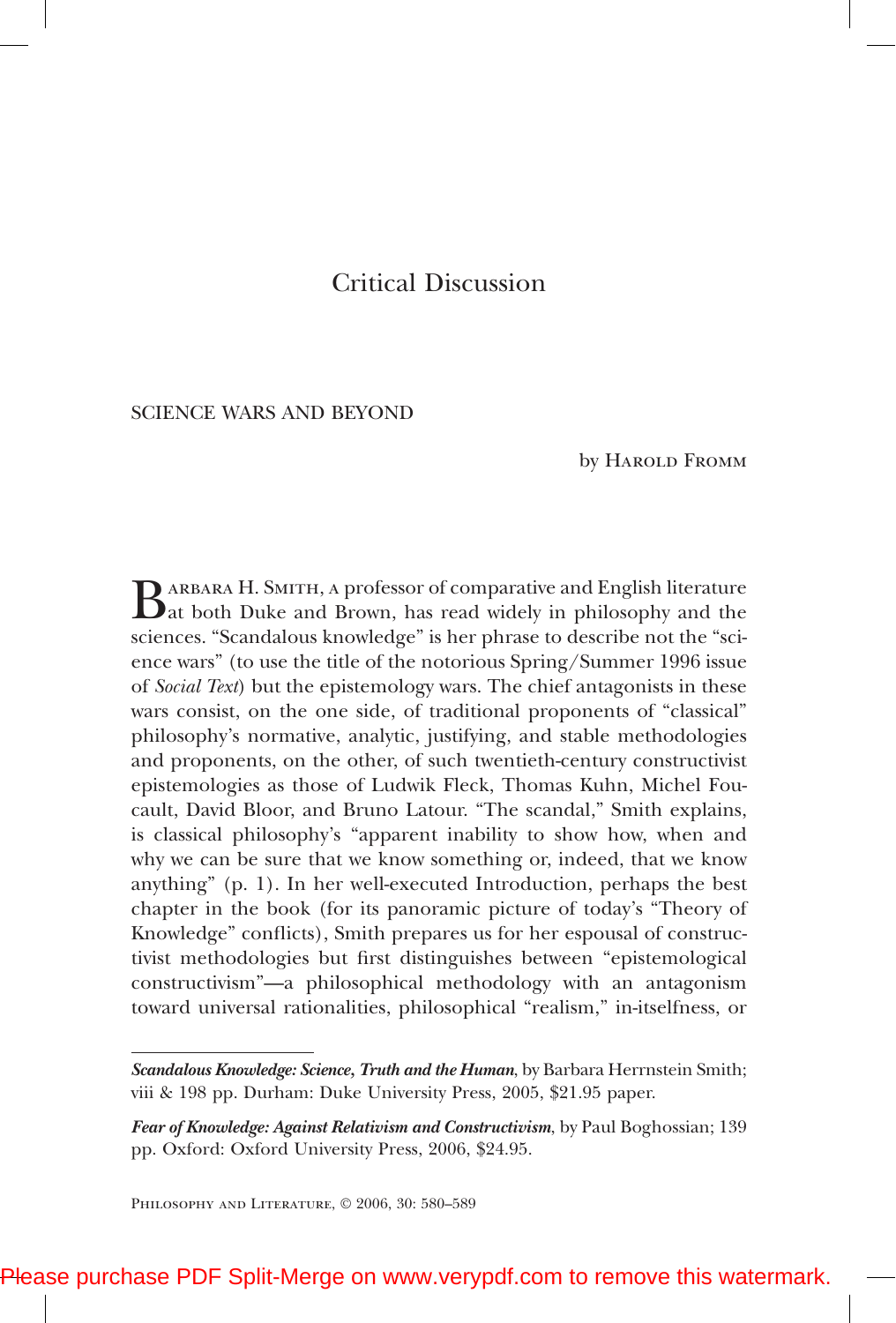the Correspondence Theory of Truth—and the cultural critique often called "social constructionism," a distinction she acknowledges to be sometimes difficult and hazy. Social constructionism, a highly political activity, is critical of traditional notions of the normative and is engaged with the workings of cultural critics, ethicists, feminists, gender theorists, critics of institutional power, and the "goes without saying" of mainstream assumptions in the treatment of race, sexuality, the "natural" and the innate. In a word, the global conflict she describes is between "reason" (a contested term) and politics (not very contested, except for who and what are political), between the putative eternal verities of thought and the contingencies of daily life. Whereas a "constructivist" sociologist of science would stress the social, collective, intersubjective, institutional *aspects of scientific knowledge*, questioning "the standard understandings and treatments of such terms as *fact*, *discovery*, *evidence*, *proof*, *objectivity* and, of course, *knowledge* and *science* themselves" (p. 7), the "social constructionist" would be more likely to focus on class, politics, economics, and culture seen as a *congeries of power structures*.

Smith is particularly distressed by the claims of traditional philosophy when she asks, "May it not be the case that the strict distinctions and divisions of labor that underwrite philosophy's self-honoring role in the study of science and knowledge beg all the relevant questions and, where maintained, insure philosophy's self-confinement?" (p. 10). She sees knowledge as assembled from multiple sources: philosophy, science, social sciences, human animality and subjectivity but she is not suggesting an abandonment of the notion of "truth," just a curbing of the notion of absolute knowledge, or knowledge of things-in-themselves (though even traditionalists believe being known can't be an aspect of a thing-in-itself.) In the process of constructing truths, "reason is not 'abandoned' for 'irrationalism'; scientific knowledge is not 'equated with' myth or ideology; and so forth . . . but are reconceived as variable gradients rather than fixed, distinct and polar opposites" (p. 11). She prefers to speak of the "superiority" of certain claims rather than their fixed universality via "rationalist-realist-positivist epistemology." As her overall theme, Smith wants to defend constructivist epistemology as the appropriate one for the twenty-first century and, to a slightly lesser extent, the goals of social construction, while deriding as unfounded the attacks against their purported relativism, nihilism, fatuous egalitarianism, and political correctness. Her performance is undeniably impressive but her success is mixed.

The stronger first half of the book mounts a plausible defense of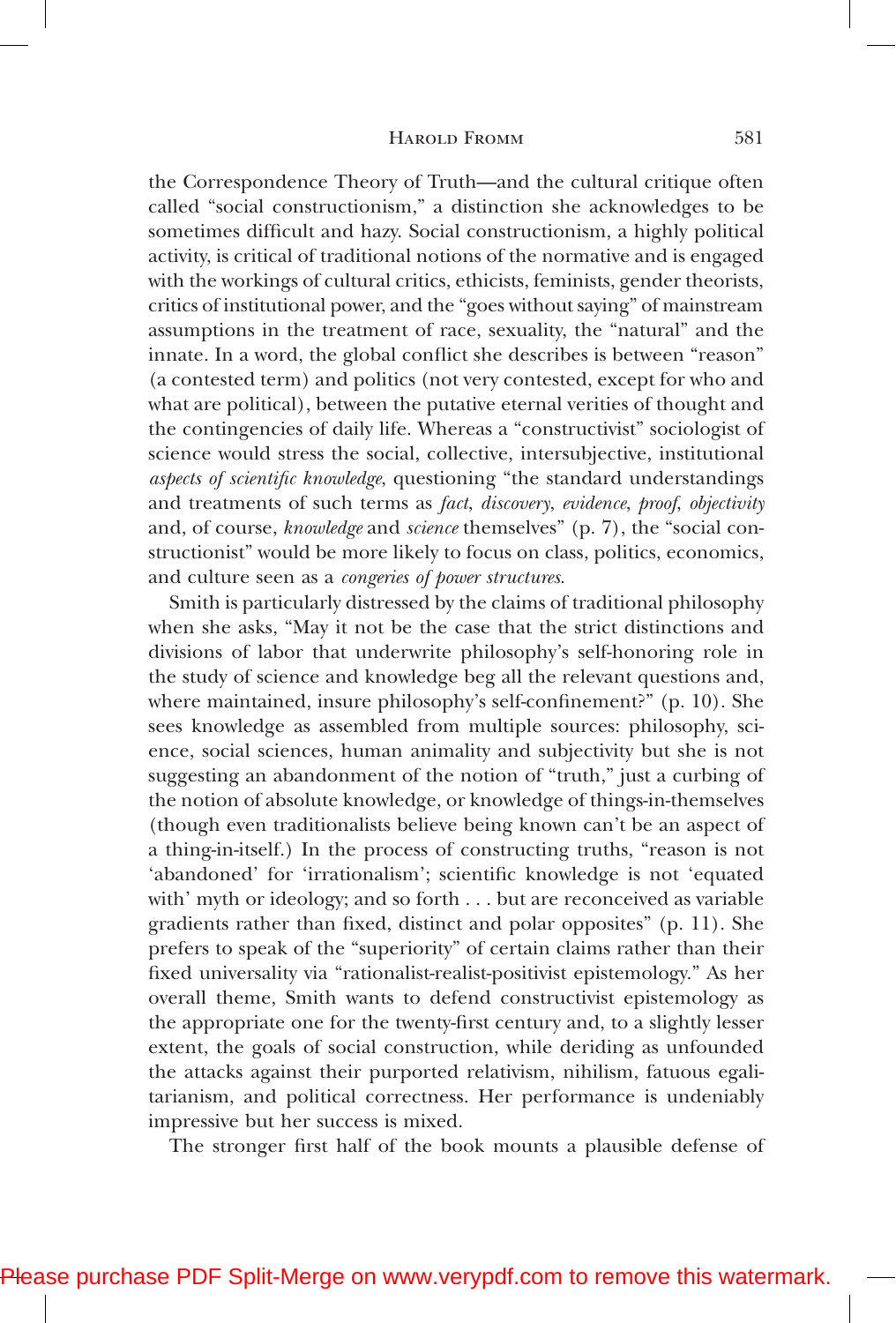constructivist epistemology. Starting off with a quick survey of "Pre-Post-Modern" relativists from Heraclitus to Wittgenstein, Smith moves on to twentieth-century modernist questioners of objectivist-universalist epistemes, from Heidegger and Einstein to Franz Boas, Edward Sapir, Lenin, and in the arts Woolf, Stravinsky, Joyce and Picasso, in order to support her contention that revisionist epistemology is nothing new. But it is unclear how far she really wants to go when she summarizes the position of Ludwik Fleck, her main spokesman, as "the scientist's perceptions of the physical world are no more objective than those of anyone else since, like anyone else's, they are shaped by a particular experiential history in a particular social-epistemic community" (p. 27). Before devoting a major chapter to this early twentieth-century neurobiologist and medical historian, Smith briefly reviews some of the intellectual and political attacks against the "relativity" of modernism's revolutionary figures in order to typify the attackers' conservative objections (objections that today seem obsolete as applied to these now canonical figures) and points out the similarity of these objections to the ones raised by philosophers such as Donald Davidson and Jürgen Habermas against constructivist epistemologists such as Thomas Kuhn, Paul Feyerabend, Nelson Goodman, and Richard Rorty. Later, she will take on "conservative" (this time I require scare quotes) critics of the science wars, but with much less success, because we are still living in the midst of an everyday politics that turns evenhandedness in dealing with the past into polemics in dealing with a present.

The chapter on Ludwik Fleck is a richly instantiated account of this still little known thinker's view of facts as "events in the history of thought." In his *Genesis and Development of a Scientific Fact* (1935) Fleck espoused a "comparative epistemology" whose truths are the emergent developments of interpretive communities that can think only the thoughts for which their histories have primed them (e.g., Plato could not have described reality in terms of artificial intelligence). An independent external reality is not denied but, as a thing-in-itself, it is inaccessible to direct thought and must be approached in a roundabout way, the roundabout in question consisting of an historical methodology that shapes thought but inevitably becomes refined or superseded, a process not even Newton nor Einstein could escape. (Though perhaps I should add that "historical methodologies" themselves do not develop from a blank slate or the merely social but, rather, from a brain with indigenous structures and propensities produced by an evolved body.) In Smith's words, "The central ontological/epistemological implication of Fleck's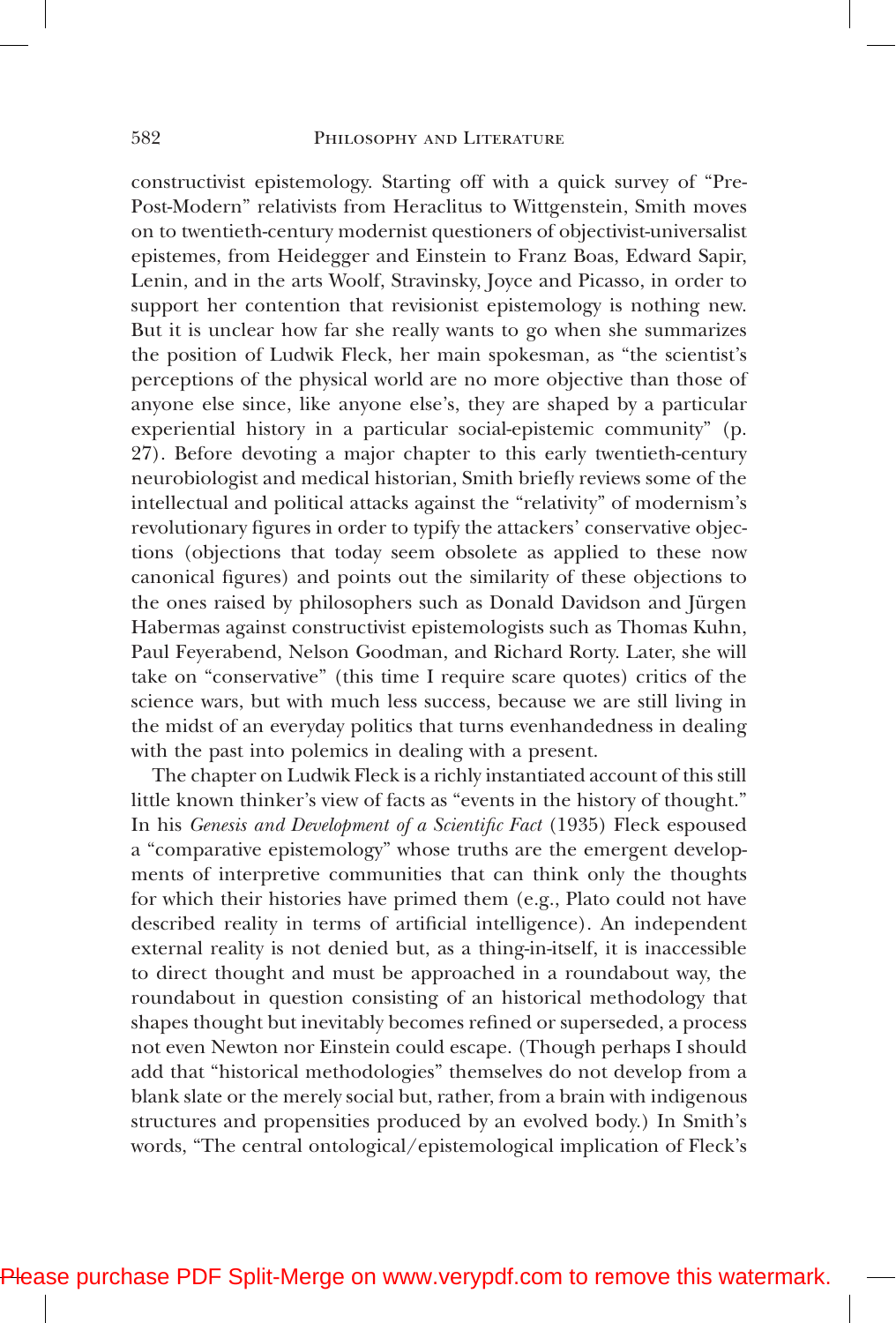work and of constructivist thought more generally is not that there is nothing 'out there.' It is, rather, that the specific features of what we interact with *as* reality are not prior to and independent of those interactions but emerge and acquire their specificity *through* them" (p. 51). But is this really so radical a point of view? In fact, to me it seems like the increasingly standard one, whether expressed or implied. It certainly doesn't mean that the sciences never get things "right," but that "right" is a relative term. Planes fly and stay in the air because engineering problems have been solved. The engineers have got it right, I'd say. But right can never mean final knowledge that exhausts all the potential descriptions or improvements of things, since the potentials are infinite, coming as they do from brains with timebound knowledge produced through bodily faculties of seeing, hearing, feeling, thinking. Except perhaps for the axioms of math and logic, things can always be gotten more right. Nor does "right" really mean, I'd continue to say, that even those who get it right understand the in-itselfness of the phenomena in question. So from literary criticism to molecular biology, disciplinary conclusions are in constant flux from right, to more right, to even more right. If they reach stasis they're dead.

Even the Correspondence Theory of Truth, Smith tells us, does not have to be entirely rejected because "it is serviceable in a wide range of informal contexts: for example, in justifying one's statements or beliefs to associates, children, untutored laypersons and perhaps oneself ('Yes, it's true, the car keys are on the hall table—go and look for yourself'). The notion does present difficulties, however, when invoked under conditions of seriously conflicting truth claims joined with seriously disparate grounds of epistemic authority and seriously divergent prior beliefs, general assumptions and relevant aims and interests" (p. 47).

Smith traces Fleck's influence or congruence in Thomas Kuhn's notion of radically new paradigm shifts and Michel Foucault's idea of epistemes and regimes of truth but keeps assuring us that truths are not simply made up or invented from personal fantasies, that they are descriptions of reality. Her conclusion is modest: "It seems unlikely that any *one* view of truth—realist, positivist, pragmatist or any other—will be universally established as true, at least not very soon" (p. 77).

The second half of *Scandalous Knowledge* crosses into the more stormy and conflicted fields of "Science Studies" or the sociology of science, which in turn melt into social constructionism, which further dissolves into frequently nasty politics. Science Studies are not so much concerned with a pure epistemology and theory as with the presuppositions and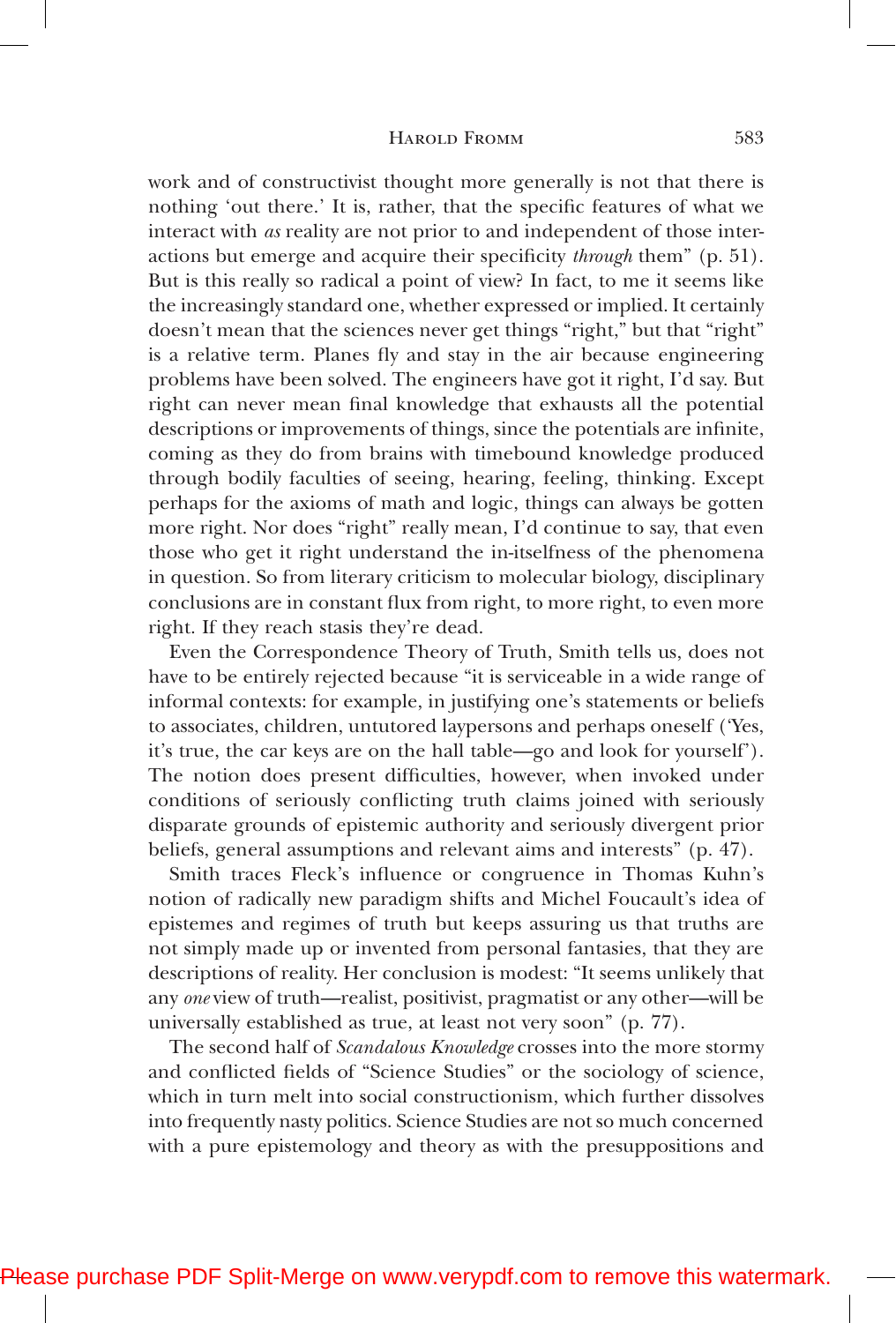worldly practices of the various science disciplines, with the conflicts between the older and younger generations insofar as these live by different epistemes, and with the everyday politics of life in hierarchical professional disciplines. This conflict can be seen even in the title of Smith's "Cutting-Edge Equivocation: Conceptual Moves and Rhetorical Strategies in Contemporary Anti-Epistemology" (p. 85). In its cautious way the chapter could even be taken as a battle guide for the academically oppressed professional caught between traditional and radical constituencies, forced into equivocal "moves" and "strategies" of display and concealment that simultaneously try to win over or merely not offend avant and derriere gardes by appearing to walk in the middle of the road. But equivocal hybrid positionings, Smith feels, are likely to end up as mutually canceling.

One can begin to see stress lines in Smith's situation as a woman torn between loyalty and support for other feminist academics while trying to remain even more loyal to accuracy, truth, and honorableness. It's a tough tightrope to walk. She notes how even the most eminent antitraditionalists (Rorty, Latour, Damasio) engage in a "ritual exorcism" in which they try to disparage aspects of their own extremes to seem more moderate. And so, less surprisingly, she sees certain feminists as tormented between Charybdis and Scylla, for if *they* disparage traditional rationality (as distorting and parti pris) they themselves lose a vehicle for criticizing the traditional positions they can't abide and for defending themselves against charges of relativity, thereby forfeiting the "claims made for the intrinsically privileged knowledge of women *as such*" (p. 98). And toward some of their more equivocal claims Smith can be forthrightly negative. In the end, her recommendation to feminists is to have the guts to pursue their agendas anyhow but from a position of alertness to the professional vectors, reminding us that the "constructed" in "constructivism" doesn't mean any old cockamamie idea that enters your head, even if the popular press tends to see it that way.

As Smith turns to the conflicts between the humanities and the sciences, the center fails to hold and her discourse becomes increasingly precarious. Her characterization of the ways in which the humanities and the sciences view each other with suspicion and condescension is both amusing and convincing. To the humanists, the sciences seem simplistic, reductive, philistine, and conservative—and the Science Studies that emanate from the humanities strike scientists as ludicrous, ignorant, and disrespectful. But it goes without saying that despite Smith's ability much of the time to treat both sides fairly, there are limits to empathy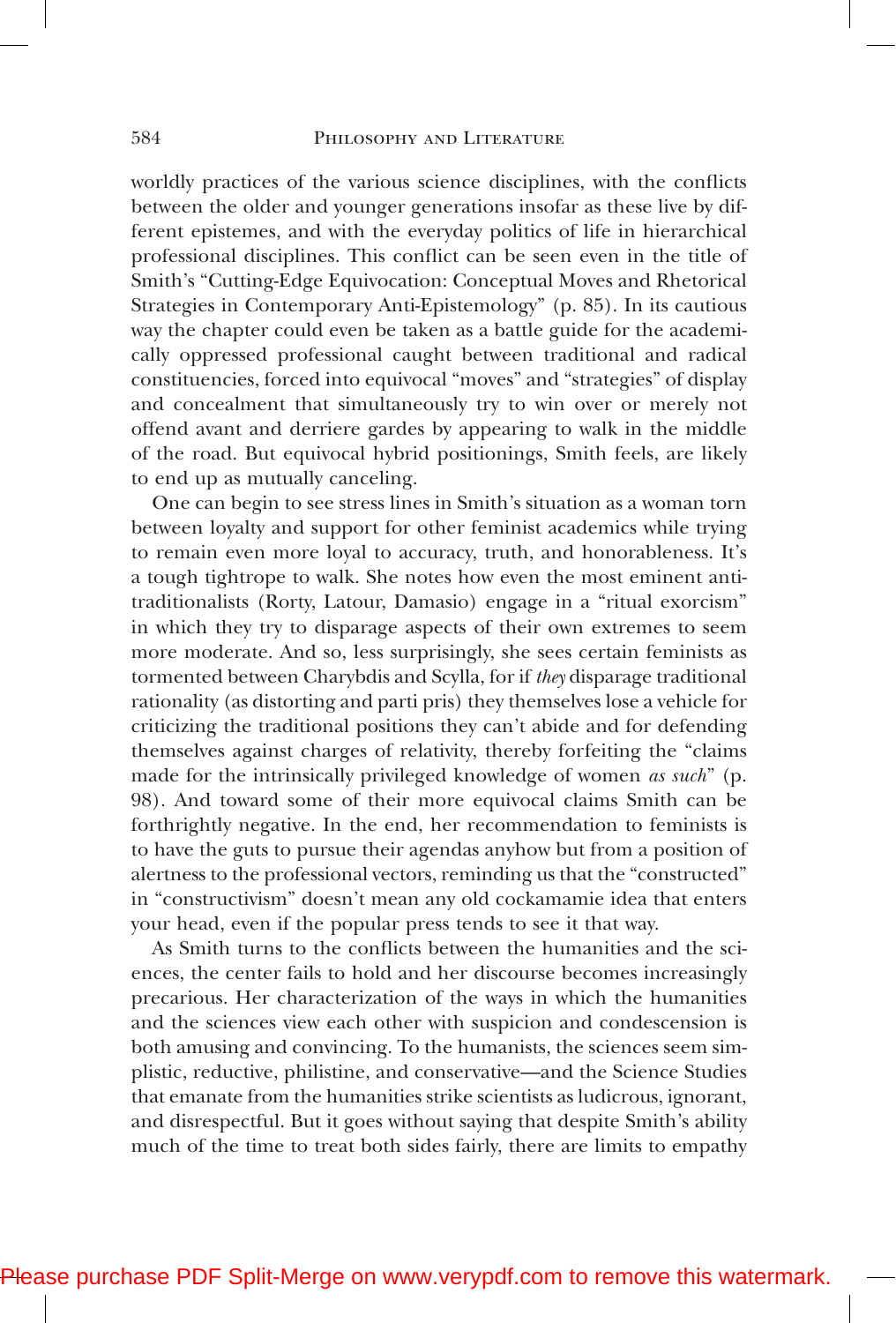and though her handling of Gross and Levitt's *Higher Superstition: The Academic Left and its Quarrels With Science* concedes the authors may now and then deviate into sense, she writes off their critique of Science Studies as uninformed and based on the equivalent of pop media soundbites. Furthermore, Smith dismisses out of hand Alan Sokal's hoaxing parody of Science Studies (a mere "caper" as she sees it) in the aforementioned issue of *Social Text*, as if it were not a damaging performance of rhetorical virtuosity and had nothing whatever of value to say about the smoke screen of vacuous jargon that conceals so much humanistic contempt for science. Summing up their purported malfeasance with a dismissive wave of the arm, she writes: "What, then, remains of these charges [from Levitt, Gross, and Sokal]? Very little, it appears. Indeed, the 'science wars' can be seen as something of a mirage: arising from ignorance and arrogance; amplified by opportunism, both academic and journalistic; and fought against a largely phantom enemy with much artillery fire but few strikes. The sensational charges were clearly scattershot and often, on inspection, empty." Alas, when I reviewed the science wars issue of *Social Text* in "My Science Wars" (*Hudson Review*, Winter 1997), what I found (my own solipsistic mirage?) in article after article of Science Studies attacks against Gross and Levitt was political correctness, fatuousness, and mendacity. (Nor can Bricmont and Sokal's *Fashionable Nonsense*, their later substantiation of Sokal's claims, simply be swept aside by yet another arm wave.) On the subject of the science wars the reader will do much better by turning to Ullica Sederstråle's *Defenders of the Truth: The Battle for Science in the Sociobiology Debate and Beyond* (Oxford, 2000).

On E. O. Wilson's *Consilience*, an attempt to unify all the arts and sciences within one grand science-structured epistemological cosmos, Smith aligns Wilson with Tooby and Cosmides ("The Psychological Foundations of Culture" in *The Adapted Mind*), whom she accuses of "complacent condescension," scientific arrogance, and general philistinism. "Contrary to the arguments of Wilson or Tooby and Cosmides, there is no reason to think there is some single all-purpose 'best' way for human beings to get to know their worlds . . . ." I think, despite the attractions of "consilience," she is reasonable that to banish all the "'soft' understandings and open-ended ponderings" of the humanities and replace them "with 'hard' causal explanations" from the sciences would be a serious net loss (p. 126), and it will never happen in any case unless human brains can be redesigned. But Wilson, one must remember, was in large part reacting to the humanities-generated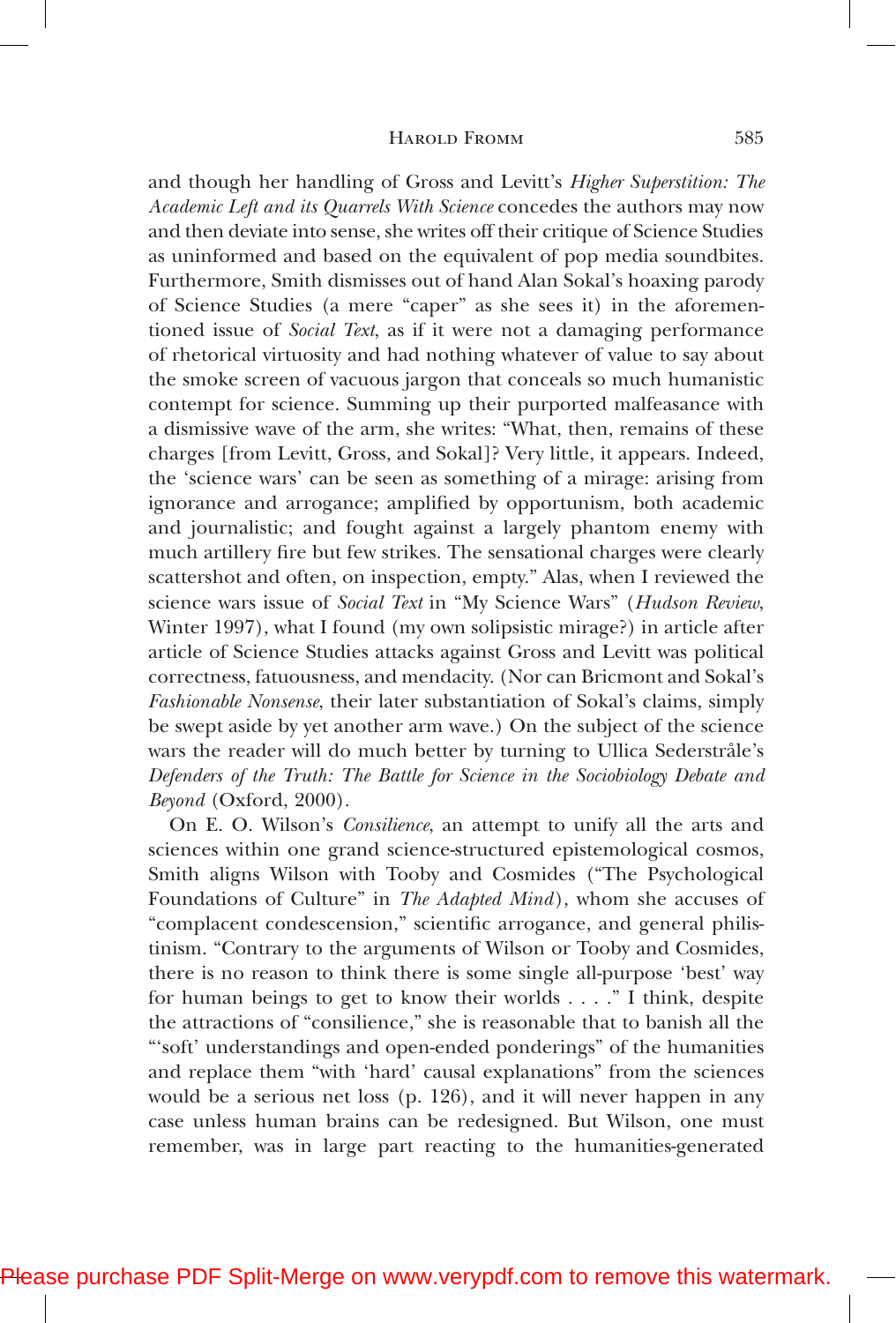intellectual mush driving the science wars. And today, with ignorance and anti-science views being politically legitimized from the top down in the United States, a Wilsonian perspective is sorely needed.

Smith's attack on evolutionary psychology shifts into high gear in her penultimate chapter, "Super Natural Science," already showing its age since its original publication in 2000, given the complex developments and refinements of recent years. She again has it in for Tooby and Cosmides but is particularly hard—too hard, I would say—on Steven Pinker's *How the Mind Works*, though some of her quarrels with Pinker hinge on his carelessness or his inconsistent use of figures of speech. So she needles him for metaphors that make the mind appear as an entity in its own right (which he doesn't believe) rather than a function of the brain, singling out (from Tooby and Cosmides as well) the metaphysical spookiness of the concept of "modules" that purportedly account for mental predispositons. Are they "real" or are they just words? And if real, of what substance are they made in a non-dualistic system that has foregone Cartesianism? She is particularly exercised by the computational theory of mind, which can explain chess games or the calculation of income taxes, "But activities of that sort constitute only a fraction of what might reasonably be understood as intelligent behavior . . . " (p. 136). This is the territory in which Daniel Dennett and David Chalmers have been skirmishing for years. Like Chalmers, Smith wants to account for consciousness as "experience," something that computers don't enjoy (though Dennett would have words about this). This is the "Hard Problem" of consciousness studies that she feels (without naming it as such) has been neglected by these evolutionary psychologists and their just-so stories produced by "reverse engineering." There is a world of introspection, aesthetic experience, ethics and whatnot that does not seem to be entailed by modules or computers. Smith concedes that reverse engineering may help to explain "various features of human social behavior" but "In the case of the humanities, current self-distinctions from the natural sciences reflect, among other things, the continued power of the idea that *articulating* and *understanding* the world of *human experience* is irreducibly different from *describing* and *explaining* the phenomena of *human behavior* " (p. 146). Unfortunately, Chalmers' elevation of "experience" into a category of cosmic reality strikes me as a solution as bad as Cartesianism, a new kind of ghost in the machine—and the problem of "experience" remains unsolved.

Experience is ultimately the Achilles heel of this highly-charged book. It causes Barbara Smith to aim all her guns at the sciences and their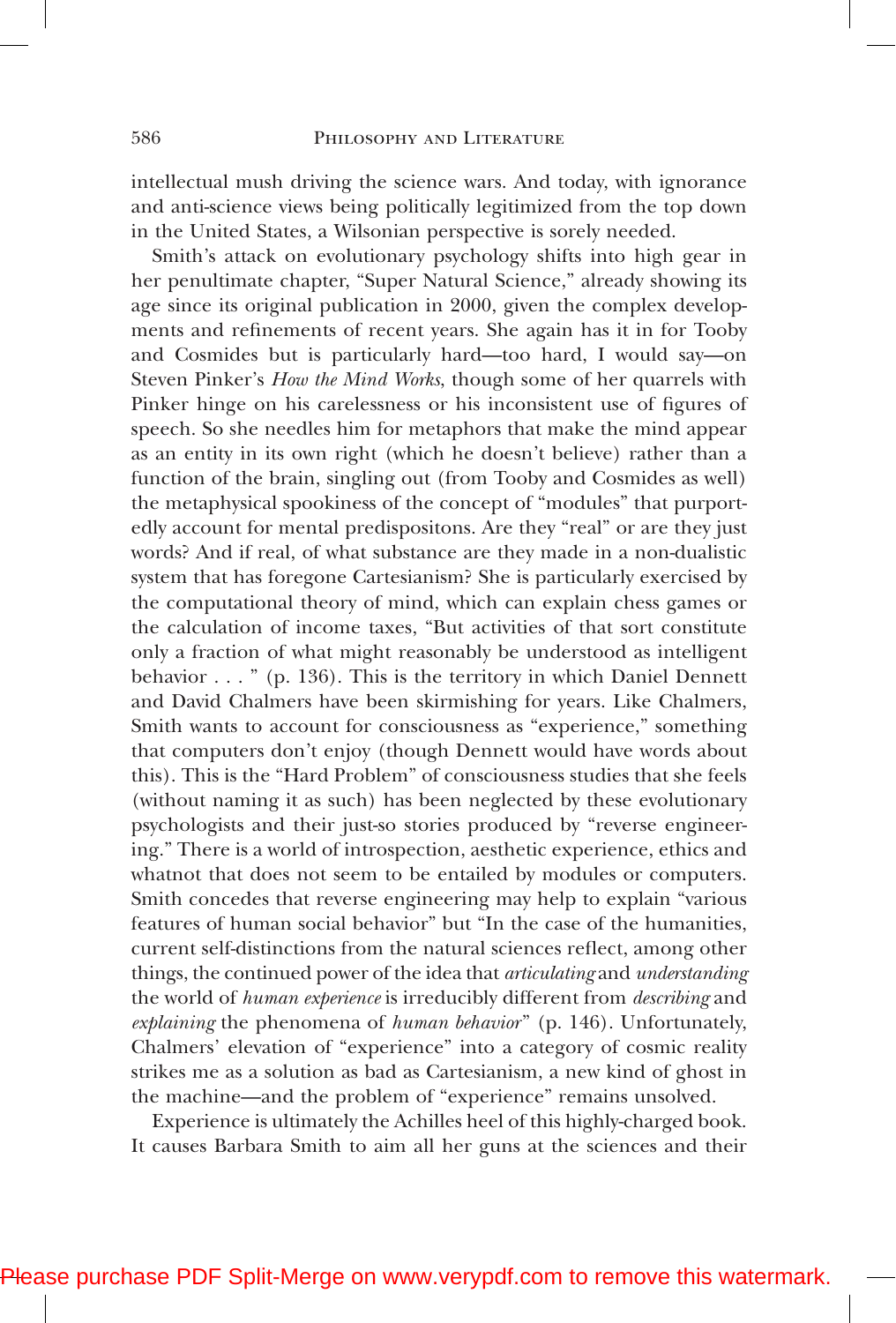defenders, with almost total exculpation of the humanities, since the humanities represent the disciplines whose raw materials are human "experience." (What would she do with right-wing fundamentalist religious "experience"?) She writes off Gross and Levitt, Wilson, Tooby and Cosmides, Pinker, Sokal and others who criticize the humanities for the belief that culture can graft just about anything onto a blank-slate brain, caricaturing them as engaged in a war against phantoms of their own imagination. But the actual reality of this supposed phantasm has recently been given a demonstration of almost platonic ideality.

The May, 2005, issue of *PMLA*, the literary profession's flagship journal, reproduced the presidential address that Robert Scholes delivered at the 2004 convention of the Modern Language Association. The talk, entitled "The Humanities in a Posthumanist World," dealt with the declining prestige and power of the humanities. Because it had little more than a passing remark on the sciences, namely a reference to George Steiner's pungent observation that unlike the sciences, in the humanities anybody can say anything, I wrote the journal a letter of complaint that appeared in *PMLA*'s issue of January 2006: "Reading Scholes's address, one would hardly know that the intellectual universe has been turned upside down over the past twenty-five years by Darwinian evolution's 'modern synthesis' and the latest developments in the cognitive neurosciences. Like the head-buried proponents of intelligent design, academics in the humanities don't want to know that literary texts, far from being autotelic or merely a part of cultural history are—like everything else produced by organisms—the products of biological history, which means the history of the body and its materially constituted brain." Scholes's shocker of a reply pulls the rug right out from Smith's exculpation of the humanities: "Yes, we were natural for eons before we were cultural—before we were human, even—but so what? We are cultural now, and culture is the domain of the humanities" (p. 299).

It's hard to believe that Barbara Smith could be happy with this reply. Because when the then president of the chief professional organization in the literary humanities can state such a view to its thirty thousand members (not to mention all the nonmembers who read the journal), the problem is more real than mere "phantoms." It's once again the top-down ignorance that Wilson was at pains to address in *Consilience*.

Paul Boghossian's *Fear of Knowledge: Against Relativism and Constructionism,* by some fluke of pre-established disharmony, reflects a rumble between Barbara Smith and himself that took place in *South Atlantic Quarterly* in 2002. Replying to Smith's "Cutting Edge Equivocation," now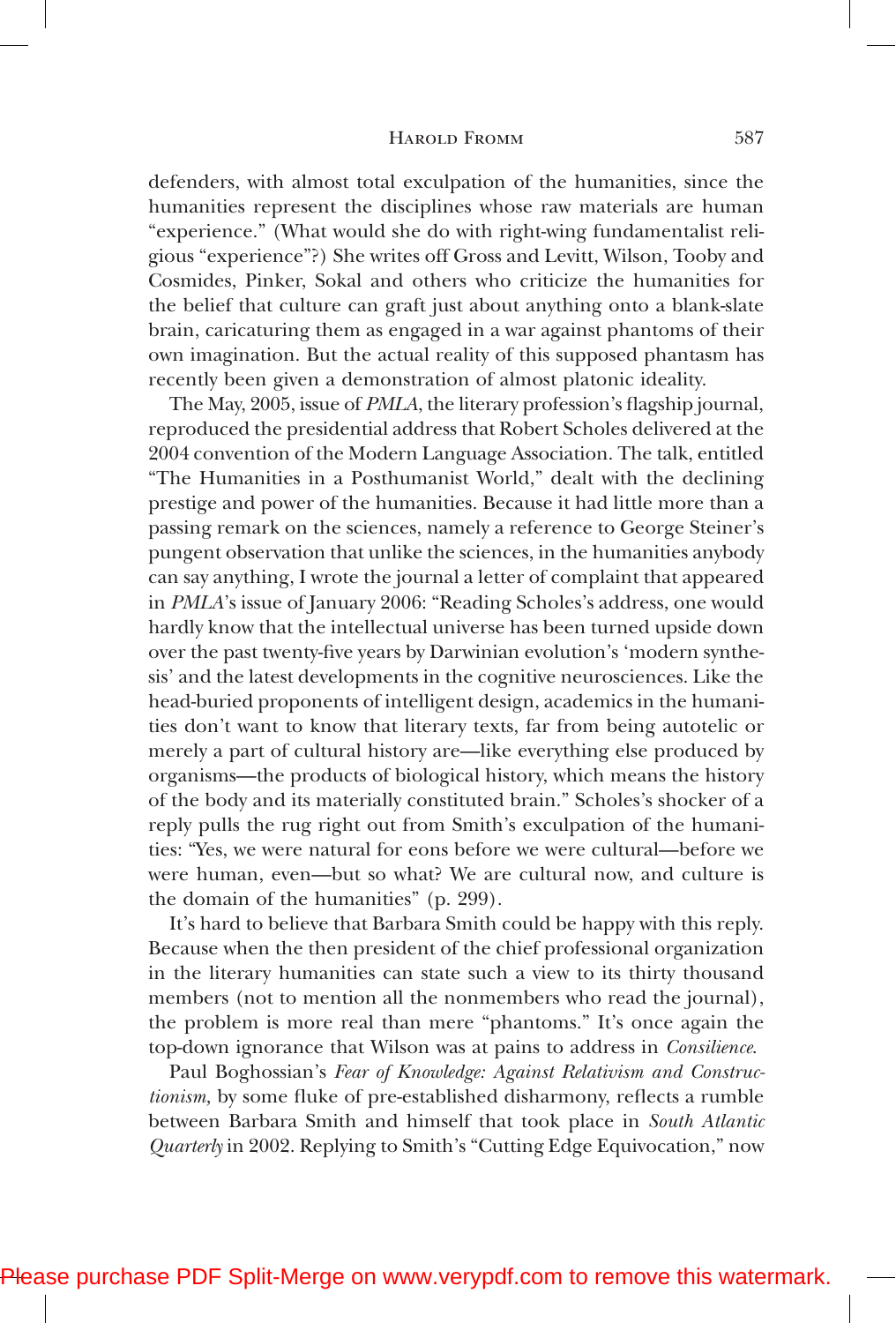a chapter in her book, he in turn provoked a hectoring and verbose reply from Smith that was essentially a trashing of analytic philosophy. He alludes to this rejectionist mentalité when he writes of "the growing alienation of academic philosophy from the rest of the humanities and social sciences, leading to levels of acrimony and tension on American campuses that have prompted the label 'Science Wars'" (p. 8). Boghossian's brief book makes some use of his *SAQ* reply in order to develop his stance as an analytic philosopher looking at constructivism (or constructionism). It was the very existence of this professional discipline that Smith wrote off as obsolete.

*Fear of Knowledge* opens with reference to a denial by Native Americans of the "extensively confirmed archaeological account" of their aboriginal arrival in North America via the Bering strait about 10,000 years ago. Boghossian quotes an official of the Cheyenne River Sioux as saying, "We know where we came from. We are the descendents of the Buffalo people. They came from inside the earth after supernatural spirits prepared this world for humankind to live here." Boghossian then quotes Roger Anyon, a British archaeologist who has worked for the Zunis: "Science is just one of the many ways of knowing the world." The Zunis' world view is "just as valid as the archaeological viewpoint of what prehistory is about" (pp. 1, 2). Boghossian is not intimidated by the fact that an academic can always be found to embrace absurdities (consider, for example, Michael Behe and Intelligent Design) and he uses this conflict of "truths" as the germ of his book.

Although he is largely responding to the concept that Smith called "social construction" and its belief that knowledge can never be separated from the social, cultural, and political context out of which it arises, Boghossian actually is testing the limits of her "epistemic constructivism." While he acknowledges many occasions on which social construction is a valid and plausible procedure, as when it "exposes the contingency of those of our social practices which we had wrongly come to regard as naturally mandated" (p. 129), his main concern is with mind-independent reality and the logical procedures that enable us to justify our sense of factuality and truth about that reality, even if we cannot know things as they are in themselves. Wittingly or not, even social constructionists, he reminds us, make use of these ineluctable constraints of rationality in their own anti-rationalistic defenses. Although the heart of his book consists of the examination and critique of sentences and propositions having to do with truth—and the rationality that lies behind them—there are numerous areas of agreement